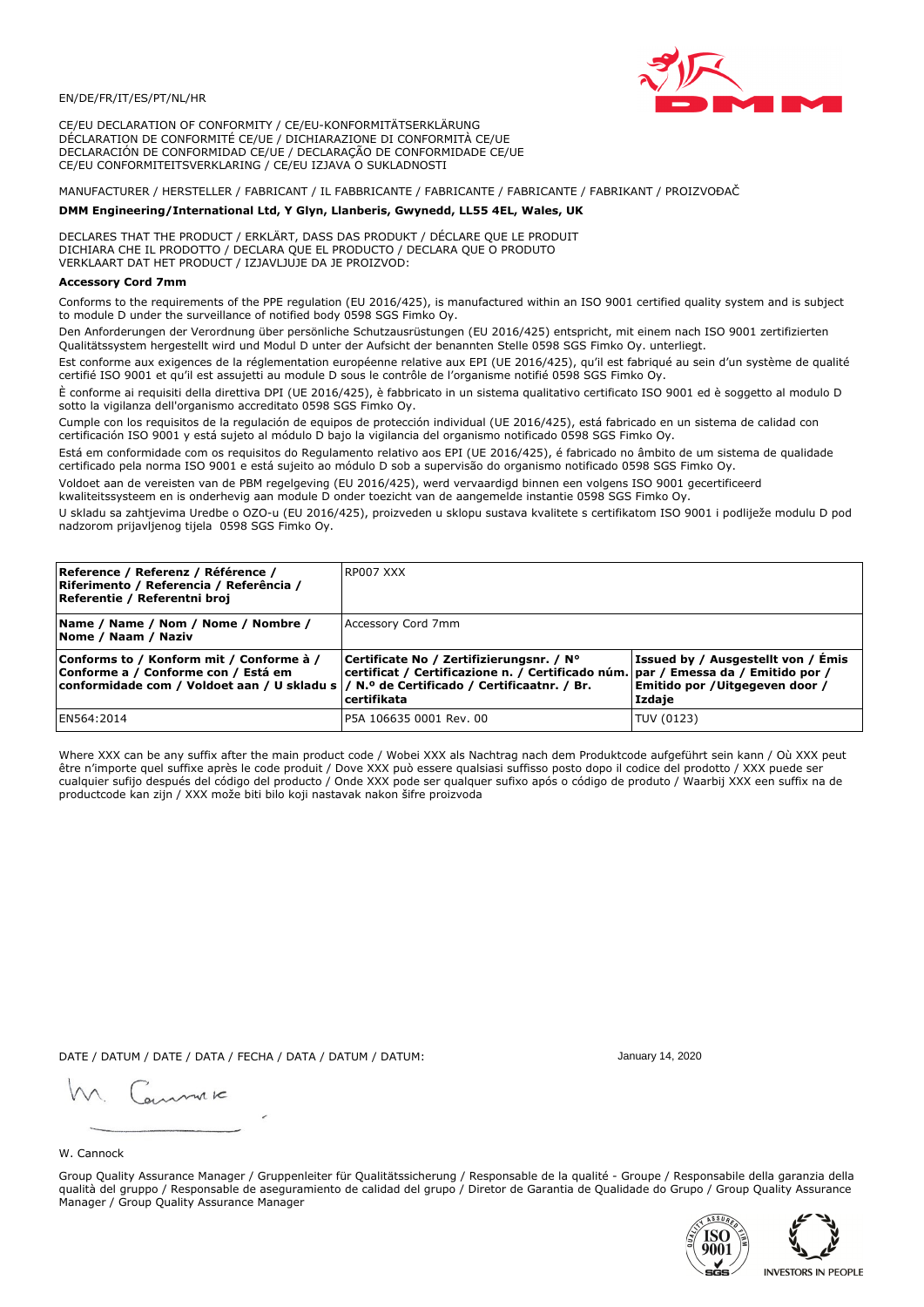

CE/EU-SAMSVARSERKLÆRING / CE/EU-FÖRKLARING OM ÖVERENSSTÄMMELSE CE/EU-VAATIMUSTENMUKAISUUSVAKUUTUS / CE/EU-OVERENSSTEMMELSESERKLÆRING DEKLARACJA ZGODNOŚCI WE/UE / CE/EU PROHLÁŠENÍ O SHODĚ CE/EÚ VYHLÁSENIE O ZHODE / DIKJARAZZJONI TA' KONFORMITÀ TAL-KE/UE

# PRODUSENT / TILLVERKAREN / VALMISTAJA / PRODUCENT / PRODUCENT / VÝROBCE / VÝROBCA / IL-MANIFATTUR

### DMM Engineering/International Ltd, Y Glyn, Llanberis, Gwynedd, LL55 4EL, Wales, UK

ERKLÆRER AT PRODUKTET / INTYGAR ATT PRODUKTEN / VAKUUTTAA, ETTÄ TÄMÄ TUOTE / ERKLÆRER, AT PRODUKTET / OŚWIADCZA, ŻE<br>WYRÓB / PROHLAŠUJE, ŽE PRODUKT / VYHLASUJE, ŽE VÝROBOK / JIDDIKJARA LI L-PRODOTT:

Overholder kravene i PVU-forordningen (EU 2016/425), er produsert innenfor et ISO 9001-sertifisert kvalitetssystem og er underlagt modul D under overvåkning av teknisk kontrollorgan 0598 SGS Fimko Oy.

Uppfyller kraven för PPE-reglerna (EU 2016/425), tillverkas inom ett ISO 9001-certifierat kvalitetssystem och är föremål för modul D under övervakning av anmält organ 0598 SGS Fimko Oy.

Noudattaa henkilönsuojaimia koskevan asetuksen (EU 2016/425) vaatimuksia, on valmistettu ISO 9001 -sertifioidun laatujärjestelmän mukaisesti ja että siihen sovelletaan ilmoitetun laitoksen 0598 SGS Fimko Oy.:in alaista D-moduulia.

Overholder kravene i forordningen om personlige værnemidler (EU 2016/425), er fremstillet i inden for det certificerede ISO 9001kvalitetssystem, og er underlagt modul D under overvågning af det bemyndigede organ 0598 SGS Fimko Oy.

Spełnia wymogi rozporządzenia w sprawie środków ochrony indywidualnej (UE 2016/425), jest produkowany w ramach systemu jakości zgodnego z ISO 9001 i podlega modułowi D pod nadzorem jednostki notyfikowanej 0598 SGS Fimko Oy.

Zařízení splňuje požadavky nařízení o osobních ochranných prostředcích 2016/425, je vyrobeno v systému řízení jakosti certifikovaném podle normy ISO 9001 a podléhá modulu D pod dohledem notifikované osoby č. 0598 SGS Fimko Oy.

Spĺňa požiadavky Nariadenia Európskeho parlamentu a Rady (EÚ) 2016/425 o osobných ochranných prostriedkoch, je vyrobený v rámci systému kvality certifikovaného podľa normy ISO 9001 a podlieha modulu D pod dohľadom notifikovaného orgánu č. 0598 SGS Fimko Oy.

Jikkonforma mar-rekwiżit tar-Regolament dwar il-PPE (UE 2016/425), u huwa manifatturat f'sistema ta' kwalità certifikata għall-ISO 9001 u soggett għall-modulu D taħt is-sorveljanza tal-korp notifikat 0598 SGS Fimko Oy.

| <b>Referanse / Referens / Viite / Reference / Nr</b> RP007 XXX<br>referencyjny / Reference / Značka /<br>Referenza                                                                                    |                                                                                                         |                                                                                                         |
|-------------------------------------------------------------------------------------------------------------------------------------------------------------------------------------------------------|---------------------------------------------------------------------------------------------------------|---------------------------------------------------------------------------------------------------------|
| Navn / Namn / Nimi / Navn / Nazwa /<br>Jméno / Názov / Isem                                                                                                                                           | Accessory Cord 7mm                                                                                      |                                                                                                         |
| Overholder / Uppfyller kraven för / Vakuus<br>myönnetty perustuen standardiin: /<br> Overholder / Spełnia wymogi / Je ve shodě s  Č. certifikátu / Čertifikat Nru<br>/ Je v zhode s / Jikkonforma ma' | Sertifikatnr. / Certifikatnr. / Sertifikaattinro /<br>Certifikat nr. / Certyfikat nr / Č. certifikátu / | Utstedt av / Utfärdat av /<br>Myöntänyt / Udstedt af / Wydany<br>przez / Vydal / Vydal / Maħruġ<br>minn |
| EN564:2014                                                                                                                                                                                            | IP5A 106635 0001 Rev. 00                                                                                | TUV (0123)                                                                                              |

Der XXX kan være ethvert suffiks etter produktkoden / Där XXX kan vara valfri ändelse efter produktkoden / Jossa XXX voi olla mikä tahansa tuotekoodin jälkeen tuleva liite. / Hvor XXX kan være ethvert suffiks efter produktkoden / gdzie XXX może być dowolnym przyrostkiem po kodzie produktu / Kde XXX může být jakákoliv přípona za kódem produktu / Kde XXX môže byť akákoľvek prípona za kódom výrobku. / Fejn XXX jista jkun kwalunkwe suffiss wara l-kodici tal-prodott

DATO / DATUM / PÄIVÄMÄÄRÄ / DATO / DATA / DATUM / DÁTUM / DATA:

January 14, 2020

annuic

W. Cannock

Group Quality Assurance Manager / Group Quality Assurance Manager / Group Quality Assurance Manager / Group Quality Assurance Manager / Kierownik ds. Zarządzania Jakością Grupy / Group Quality Assurabce Manager / Manažér riadenia kvality v rámci skupiny / Maniger tal-Assigurazzjoni tal-Kwalità tal-Grupp